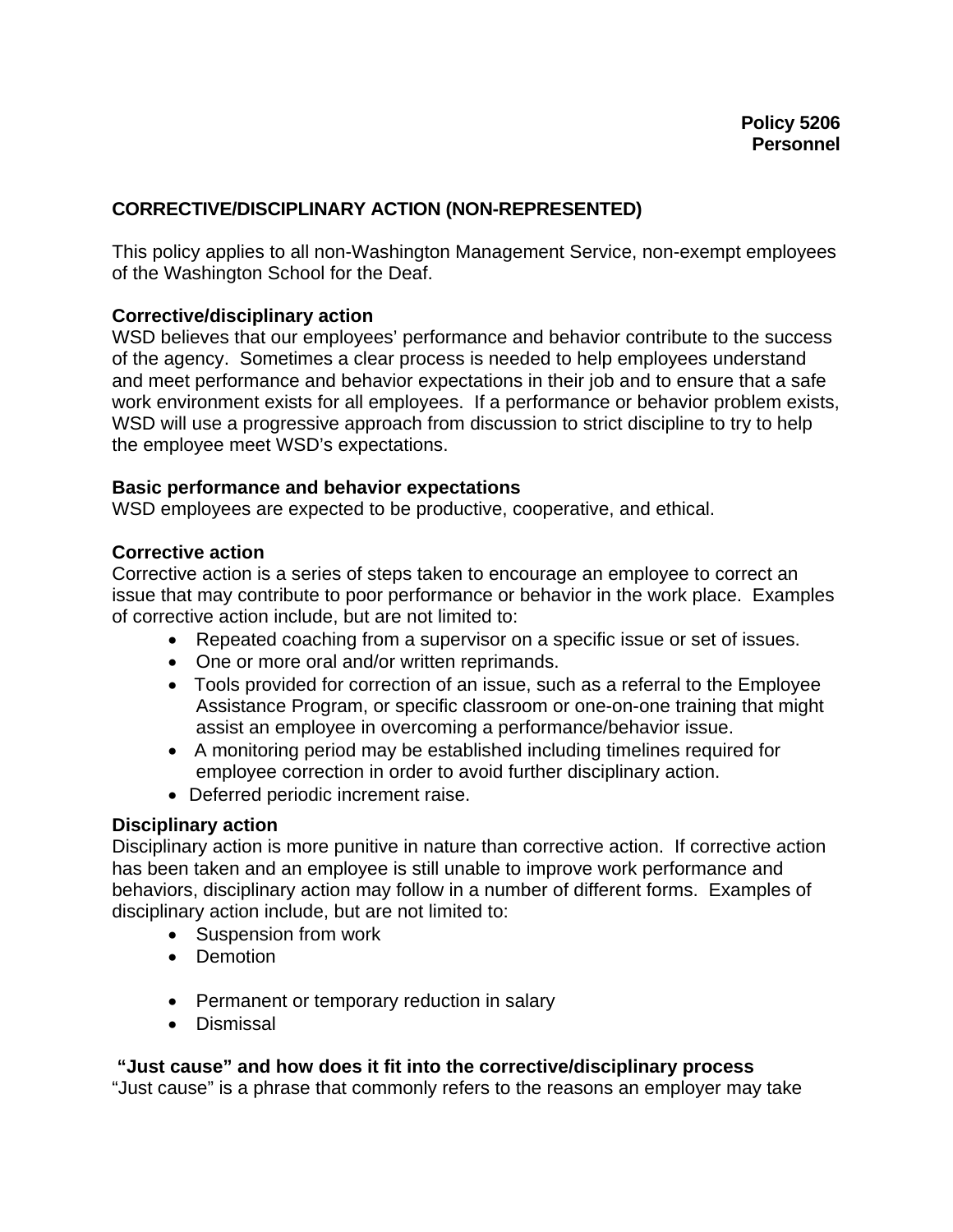corrective or disciplinary action against the employee. The following nine questions will be considered in determining what course of corrective/disciplinary action is appropriate (or "just") in cases of poor performance or behavior.

- Has the employee violated a known reasonable rule or policy?
- Has the employee received adequate opportunity to correct behavior?
- Is there a precedent set within the agency in dealing with other similarly situated employees?
- Is the employer at fault for contributing to the employee's poor performance or behavior?
- If an investigation is necessary, is being handled fairly?
- Is the employee aware of/and exercising the benefits of their procedural protections?
- What punishment would fit the crime?
- Are there relevant mitigating circumstances?
- What is the employee's previous record?

## *When can an employee be subjected to corrective action discipline?*

Behavior or performance issues that will cause corrective or disciplinary action include:

- Repeated poor performance
- Failure to meet WSD core competencies and/or job specific competencies
- Abuse of state resource or time
- Failure to adhere to WSD policies and rules
- Any behavior that threatens employee safety and security or compromises security of information processed and guarded by the agency
- Unethical behavior while serving as a representative of WSD

## **Behaviors that will cause an employee to be immediately dismissed**

Violence in the work place, violation of our Drug-free workplace policy, proven theft, and gross insubordination will not be tolerated by any employee.

If an employee is suspected (but has not been proven) of committing any of the above behaviors, the employee may be placed on administrative leave pending an investigation.

## *Is the agency required to follow every step of the corrective/disciplinary action process before initiating disciplinary measures?*

No. Some steps may not apply to all situations. For example, depending on the severity or the impacts of an employee's poor performance some issues justify immediate disciplinary action without first taking corrective action.

The Superintendent may also approve working outside of this policy at any time.

## *If an employee is under corrective action for one issue, and a new issue is added, does the manager or supervisor have to start at the first step of the process for the new issue?*

No. If the new issue is a result or side effect of a current case, a manager or supervisor